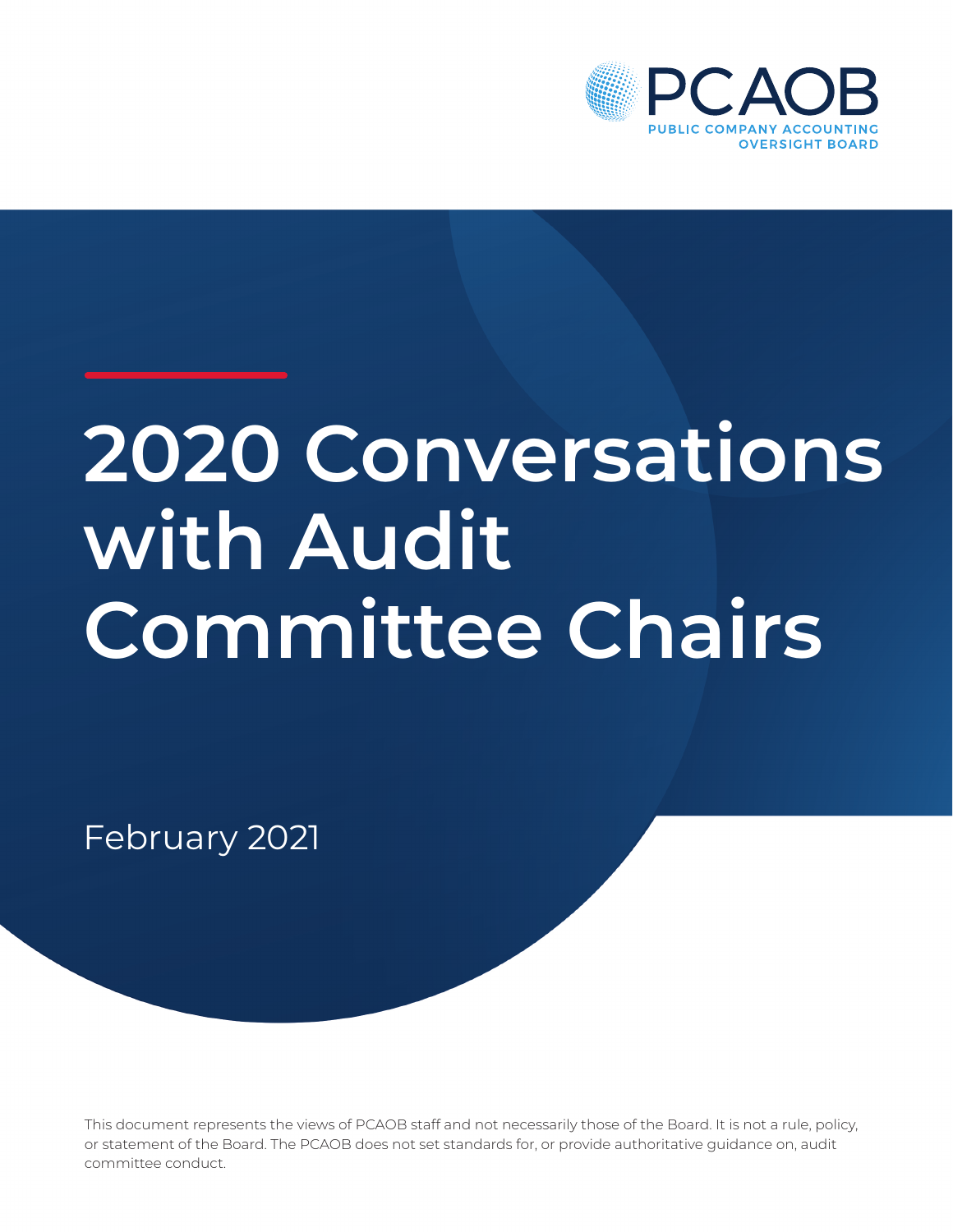# OVERVIEW

The Public Company Accounting Oversight Board (PCAOB) views engaged and informed audit committees as effective force multipliers in promoting audit quality and believes that the PCAOB and audit committees jointly benefit from our ongoing dialogue. Continuing with the expanded engagement we launched in 2019, we again reached out to the audit committee chairs of most of the U.S. public companies whose audits we inspected during 2020 and offered them the opportunity to speak with our inspection teams. In total, we spoke to nearly 300 audit committee chairs.

In addition to the effects of the COVID-19 pandemic on the audit, we discussed three core topics during our conversations:

- The auditor and communications with the audit committee;
- New auditing and accounting standards; and
- Emerging technologies.

### COVID-19

An overarching theme of our calls in 2020 was how the COVID-19 pandemic created unprecedented challenges for auditors, audit committees, and public companies. We previously reported on that topic in *[Conversations with Audit Committee](https://pcaobus.org/Documents/Conversations-with-Audit-Committee-Chairs-Covid.pdf)  [Chairs: COVID-19 and the Audit](https://pcaobus.org/Documents/Conversations-with-Audit-Committee-Chairs-Covid.pdf)*.

We also published two other documents— *[COVID-19: Reminders for Audits Nearing](https://pcaobus.org/Documents/COVID-19-Spotlight.pdf)  [Completion](https://pcaobus.org/Documents/COVID-19-Spotlight.pdf)* and *[Staff Observations](https://pcaob-assets.azureedge.net/pcaob-dev/docs/default-source/documents/staff-observations-reminders-covid-19-spotlight.pdf?sfvrsn=b14c0d8_6)  [and Reminders during the COVID-19](https://pcaob-assets.azureedge.net/pcaob-dev/docs/default-source/documents/staff-observations-reminders-covid-19-spotlight.pdf?sfvrsn=b14c0d8_6)  [Pandemic](https://pcaob-assets.azureedge.net/pcaob-dev/docs/default-source/documents/staff-observations-reminders-covid-19-spotlight.pdf?sfvrsn=b14c0d8_6)*—that include reminders about certain auditor responsibilities, notwithstanding the challenges that may exist related to COVID-19.

This document summarizes the feedback we received in each topic area. Please note that the PCAOB does not necessarily endorse what we heard from audit committee chairs. Rather, we present this summary in an effort to provide greater transparency into these important conversations.

## 2020 Inspections by the Numbers

**219**

**Number of audit firms reviewed by our inspectors, which includes:**

- **11** U.S. firms with more than 100 issuer audit clients;
- **103** U.S. firms with 100 or fewer issuer audit clients;
- **66** U.S. firms that audit brokerdealers; and
- $\cdot$  **39** Non-U.S. firms in over 19 jurisdictions.

## Expanding our Audit Committee Engagement

**75%**

Percentage of audit committee chairs that we spoke to in 2020

with whom we had not previously directly engaged. For audit committee chairs of public companies not audited by one of the four largest public accounting firms, this percentage was **90%**.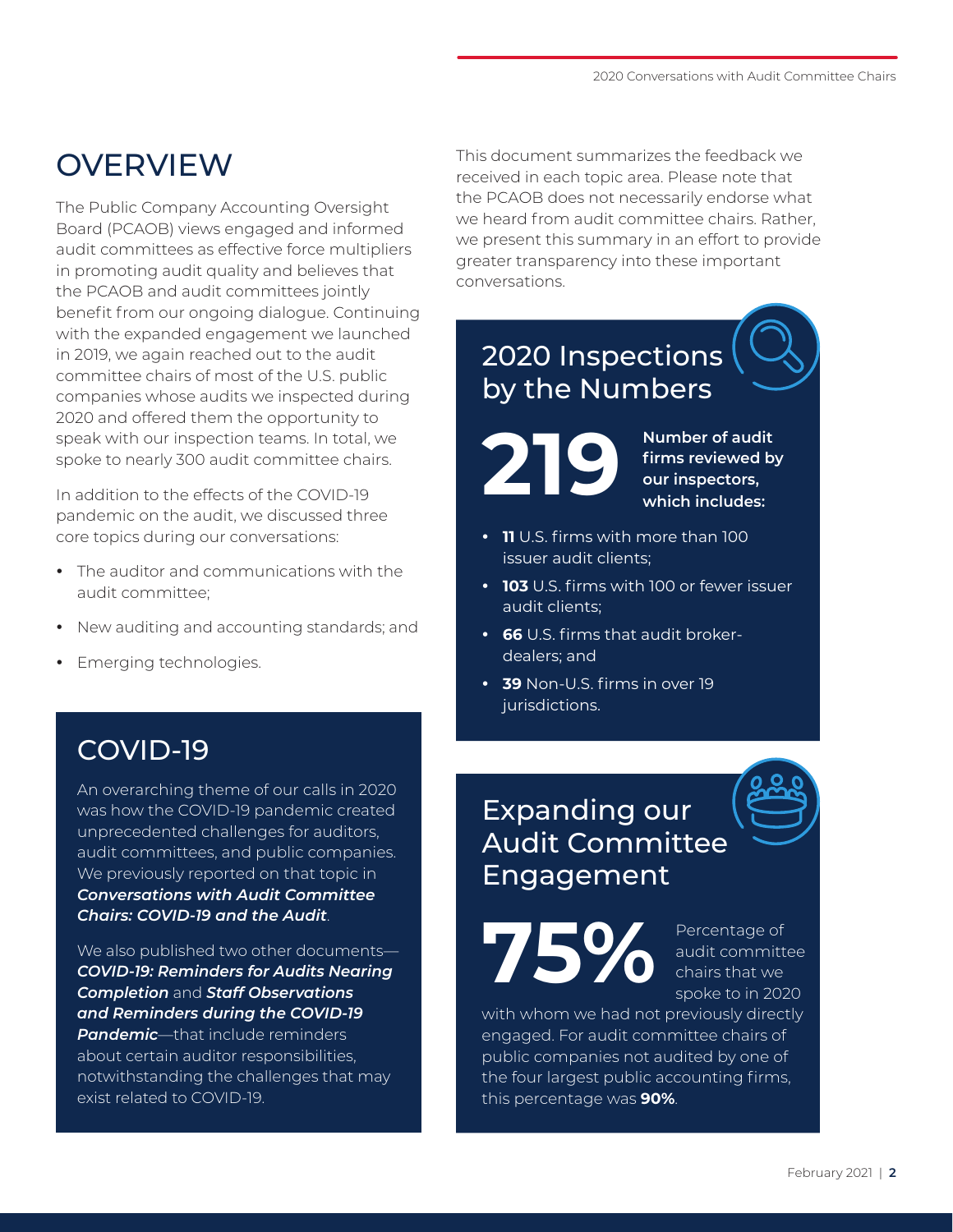# THE AUDITOR AND COMMUNICATIONS WITH THE AUDIT **COMMITTEE**

We asked audit committee chairs a number of questions related to their audit firm and ongoing communications between the audit committee and their auditors.

#### Communications

Audit committee chairs frequently cited communications with their auditors—both verbal and written—as extremely important to audit quality and their overall relationship with their auditors. Most audit committee chairs commended their auditors' communications, commonly sharing that they were thorough, timely, and at the right level of detail and frequency. Several also highlighted their appreciation for dashboards provided by their auditors that highlighted real-time data on audit progress and other topics.

#### Auditor Strengths and Areas for Improvement

Audit committee chairs noted that their auditors performed well in areas such as assigning resources with expertise on complex accounting issues, consulting their national offices as appropriate, offering practical approaches to problem-solving (as opposed to being highly theoretical), and providing continuity on audit teams.

Innovation and partner rotation were areas where some audit committee chairs praised their auditors, but others flagged them as areas needing improvement. Other potential areas of improvement that were identified included:

- Managing global audit operations;
- Helping more junior audit team members learn the company's business;
- Independence communications;
- Guidance around auditing of certain controls for third-party vendors;
- "Over-auditing" and/or "overdocumentation;" and
- Increased visibility into and discussion around fee changes.

#### Reviewing Inspection Reports with Auditors

We asked audit committee chairs if they reviewed PCAOB inspection reports with their auditors. While there were varying degrees and types of reviews, audit committee chairs who did review the reports and had conversations with their auditors about them generally found the exercise to be useful. Audit committee chairs continued to cite the lag between when

## New Format for PCAOB Inspection Reports

In 2020, we began issuing inspection reports in a redesigned format, the first substantial change to the inspection report in more than 15 years. We streamlined the content to enhance readability and used charts and graphs to make the information more digestible and accessible. To enhance transparency, we also included information not previously communicated in inspection reports.

The response from audit committee chairs to the new format has been overwhelmingly positive, with many noting that the reports are more concise, better organized, easier to read, and generally more useful. We encourage audit committee members to read our *[Guide](https://pcaobus.org/Inspections/Documents/Inspections-Report-Guide.pdf)  [to Reading the PCAOB's New Inspection](https://pcaobus.org/Inspections/Documents/Inspections-Report-Guide.pdf)  [Report](https://pcaobus.org/Inspections/Documents/Inspections-Report-Guide.pdf)* and to **[share your feedback](mailto:dwyere@pcaobus.org?subject=Inspection%20Report%20Feedback)**.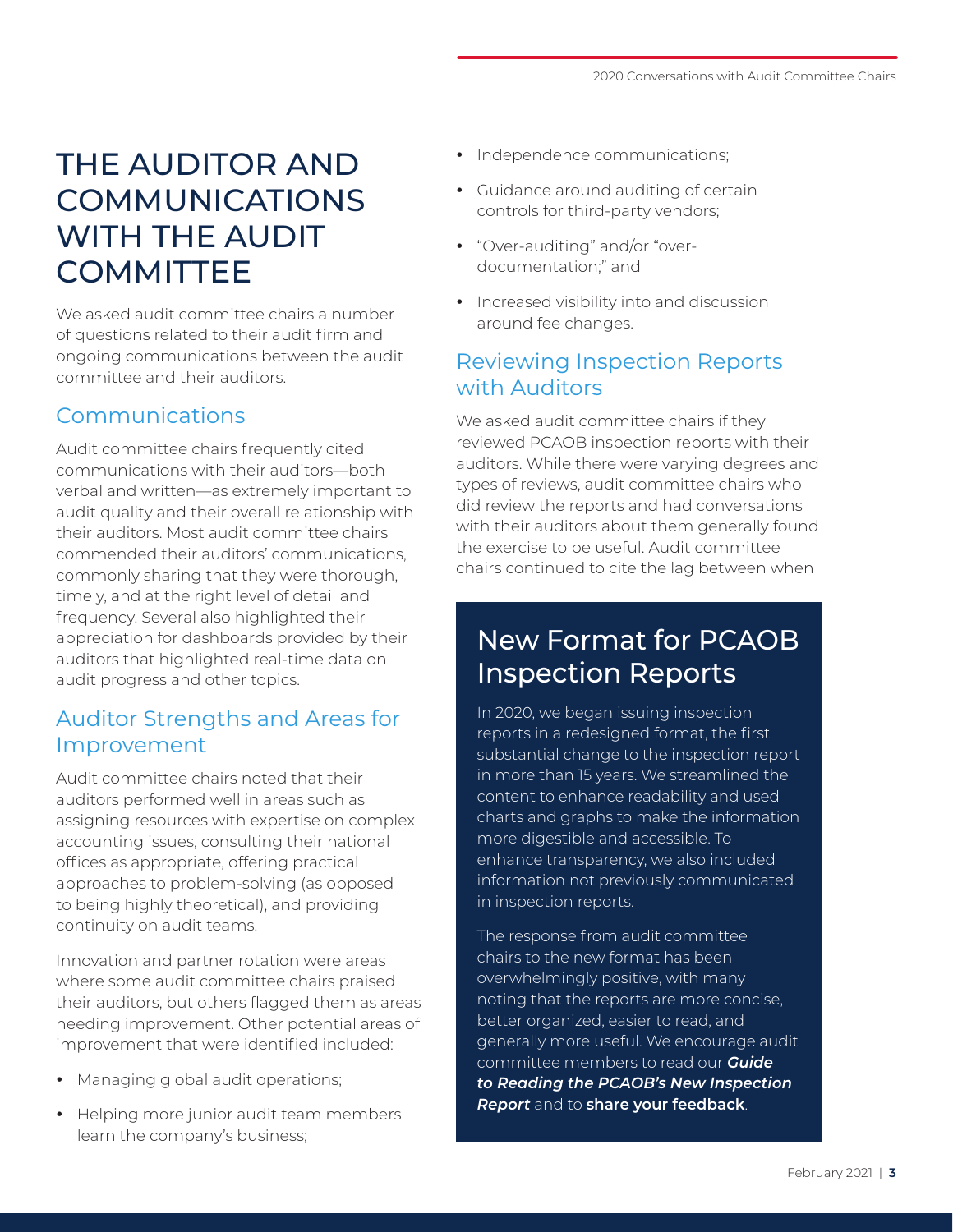inspections occur and when inspection reports are issued as an area of concern. Reducing that lag remains an important strategic priority for the PCAOB.

#### Awareness of Auditors' Initiatives to Prevent Audit Deficiencies

We sought to gauge the understanding of audit committee chairs about the activities or initiatives that they observed audit firms undertaking to prevent audit deficiencies, which is a significant area of strategic focus for the PCAOB. Their responses to our questions largely centered on:

- Audit firms' use of emerging technologies;
- Audit firms' emphasis on tone at the top;
- The role of robust training as a guard against deficiencies; and
- The importance of auditors staying focused on implementation of new accounting and auditing standards.

#### Assessing Auditor Performance

Finally, we inquired about audit committees' assessments of their auditors. Many audit committee chairs noted that they routinely assess the performance of their auditors, often with an emphasis on the lead engagement partner and the engagement team's communications and timeliness. While some committees do it on an annual basis or in conjunction with the decision to include the ratification of the auditors in the annual proxy, many shared that they are conducting such assessments more regularly—either quarterly or in real time should the need for feedback arise.

## Audit Committee Perspectives: What's Working Well

Asking the external auditors to provide constructive feedback or tangible recommendations on areas where the company's internal audit team or financial reporting systems could improve.

Asking the audit firm if they have training or resources for new audit committee members or a newly appointed chair.

Regularly assessing the engagement team's performance.

Asking the auditors to review the PCAOB inspection report with the audit committee and to discuss any initiatives the firm has implemented to address deficiencies described in the inspection report.

Reviewing year-over-year PCAOB inspection report trends within and between audit firms.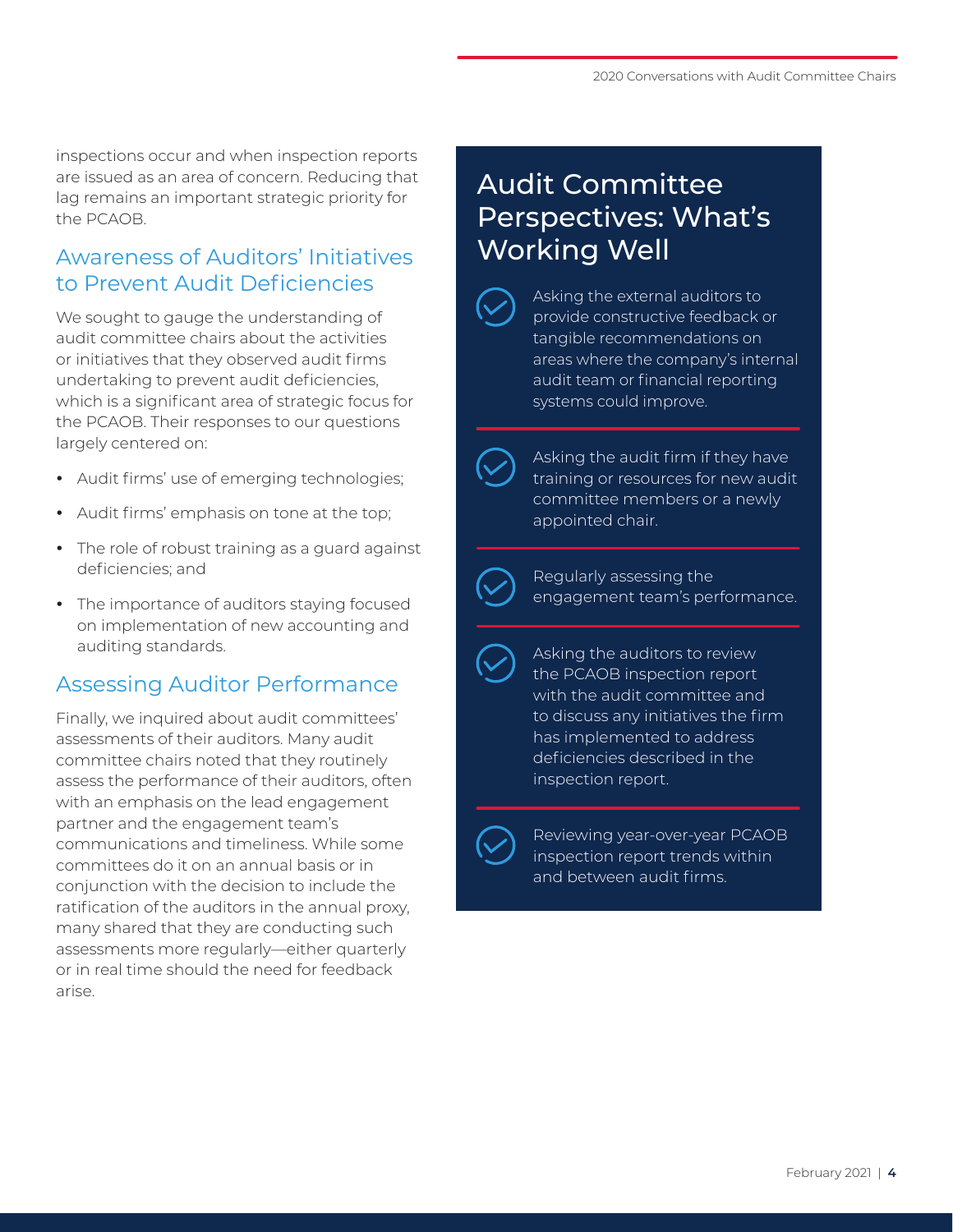# NEW AUDITING AND ACCOUNTING **STANDARDS**

The next area of focus in our conversations was the implementation of new auditing and accounting standards. Audit committee chairs oversaw implementation of a variety of new accounting standards during the period covered by our 2020 inspections. New accounting standards for revenue recognition, lease accounting, and where applicable, preparing for implementation of current expected credit losses (CECL), stood out as particularly challenging and time consuming for many audit committee chairs.

Implementation of the critical audit matter (CAM) requirements by auditors, by contrast, was generally viewed as smooth, with audit committee chairs noting that dry runs and other early preparation with their auditors led to few surprises. These views were consistent with what we have heard elsewhere from audit

## Accounting Estimates and Use of Specialists

The PCAOB's new requirements related to auditing accounting estimates, including fair value measurements, and using the work of specialists took effect for audits of fiscal years ending on or after December 15, 2020.

In our 2020 conversations with audit committee chairs, however, we learned that over three-quarters had not yet discussed the new requirements in detail with their auditors. We encourage audit committees to review **[our resource for](https://pcaobus.org/Documents/Audit-Committee-Resource-Estimates-Specialists.pdf)  [them](https://pcaobus.org/Documents/Audit-Committee-Resource-Estimates-Specialists.pdf)** on this topic.

## Audit Committee Perspectives: What's Working Well

When reviewing the audit plan, asking the auditors if there will be any significant changes to their audit approach for the year in light of new or revised accounting or auditing standards.

Asking the auditors to provide the audit committee early notice and frequent updates when new standards are being implemented.

Setting aside time for educational sessions or deep dives where auditors can explain and answer questions about how new audit requirements may impact the audit.

Requesting that auditors communicate their approach to auditing the implementation of new accounting standards (that are coordinated with management's timelines) and implementation of new auditing standards.

Discussing with the auditors whether they assessed any possible challenges or issues associated with auditing the implementation of new accounting standards or applying new auditing standards and, if so, how the auditors plan to address them.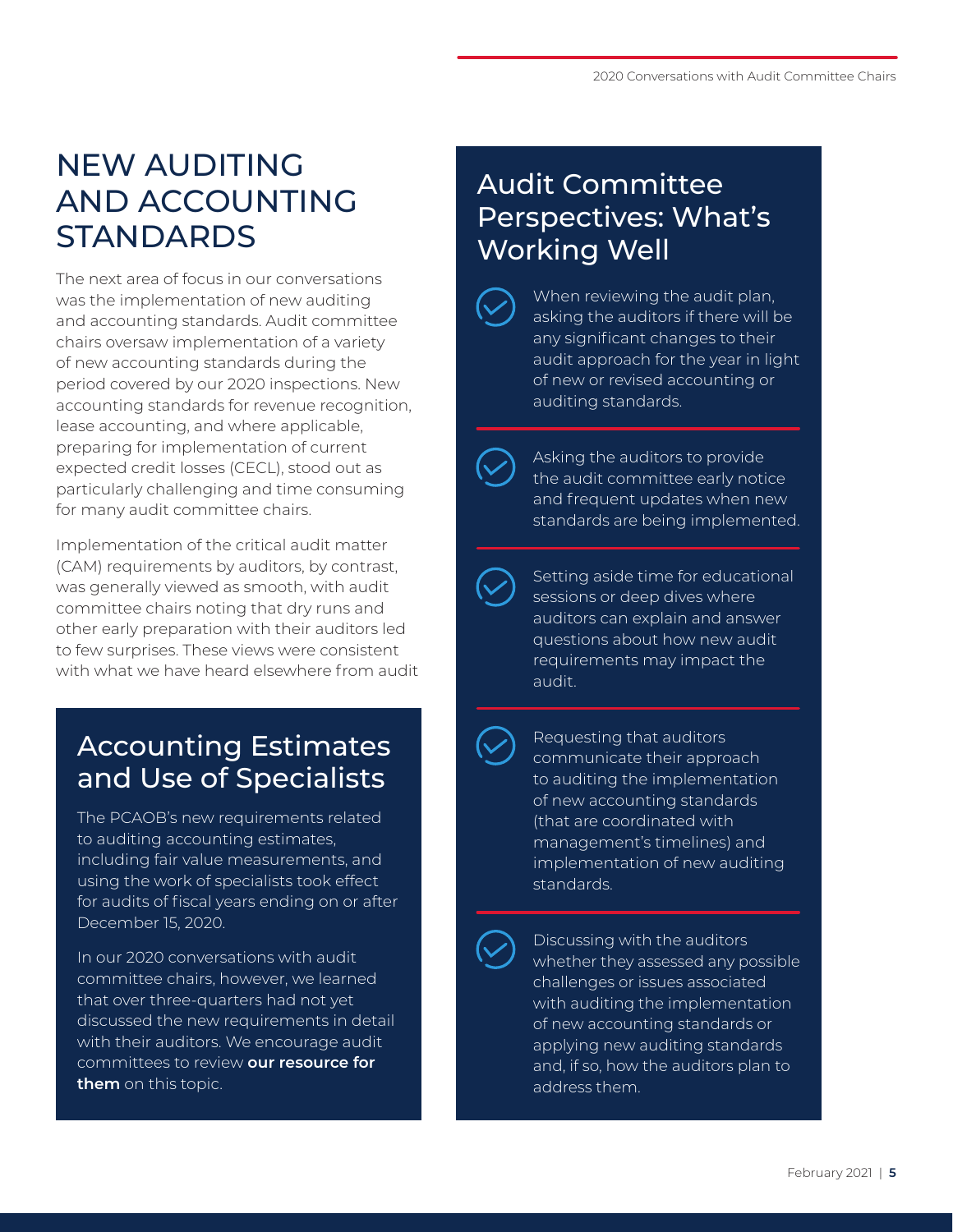committees and others, as discussed in our interim analysis report: *[Evidence on the Initial](https://pcaobus.org/EconomicAndRiskAnalysis/pir/Documents/ARM-Interim-Analysis-Report.pdf)  [Impact of Critical Audit Matter Requirements](https://pcaobus.org/EconomicAndRiskAnalysis/pir/Documents/ARM-Interim-Analysis-Report.pdf)*. Many audit committee chairs were surprised to learn the PCAOB is studying the economic impact of the CAM requirements. To increase awareness of the role and use of economic analysis in standard setting, including how we conduct economic analysis and gather stakeholder input both before and after our standards take effect, we published a new resource, *[The PCAOB's Use of Economic](https://pcaobus.org/Documents/PCAOB-Use-Economic-Analysis-Stakeholder-Spotlight.pdf)  [Analysis and Stakeholder Input in Standard](https://pcaobus.org/Documents/PCAOB-Use-Economic-Analysis-Stakeholder-Spotlight.pdf)  [Setting](https://pcaobus.org/Documents/PCAOB-Use-Economic-Analysis-Stakeholder-Spotlight.pdf)*, providing a high-level overview of our process, as well as a "case study" on how economic analysis has informed the adoption

and implementation of the CAM requirements.

# EMERGING **TECHNOLOGY**

The final area we addressed in our conversations was emerging technologies and their use in the audit. Many audit committee chairs cited the potential benefits from the use of emerging technologies, notably to improve both the audit and overall financial reporting quality. Specifically, they shared their belief that the use of data analytics, workflow automation, cloud computing, and other tools will allow auditors to reduce manual work, obtain better evidence, and become more efficient. Other audit committee chairs noted that technology, if deployed properly, can (1) cut down on opportunities to manipulate or falsify financial information and (2) provide auditors with the ability to more easily identify anomalies.

Yet audit committee chairs also discussed numerous challenges associated with emerging technologies. For example, several audit committee chairs highlighted the gap between the technological capabilities of the company and those of the audit firm. While some audit committee chairs noted that their companies had more sophisticated technology than their

## Audit Committee Perspectives: What's Working Well

Regularly discussing with the auditors how they and their firms are thinking through challenges, risks, and opportunities associated with use of emerging technologies.

Asking the auditors if/how the use of technology will change the way the team's time and/or resources will be allocated.

As new technologies are implemented, discussing with management if/how the underlying controls will change and discussing with the auditors how they will evaluate and test any changes to the new controls.

Holding committee or full board deep dives on specific topics related to emerging technologies, new technology tools used in the audit, and cybersecurity.

Asking the auditor to provide best practices or benchmarks for the use of technology and/or information security within the issuer's industry.



Discussing whether the company uses third-party software or data processing for financial reporting processes and, if so, how risks and controls are considered and addressed.



Asking the auditors for their views on expertise or tools related to emerging technology, data protection, or cybersecurity that may supplement management's existing expertise or tools.